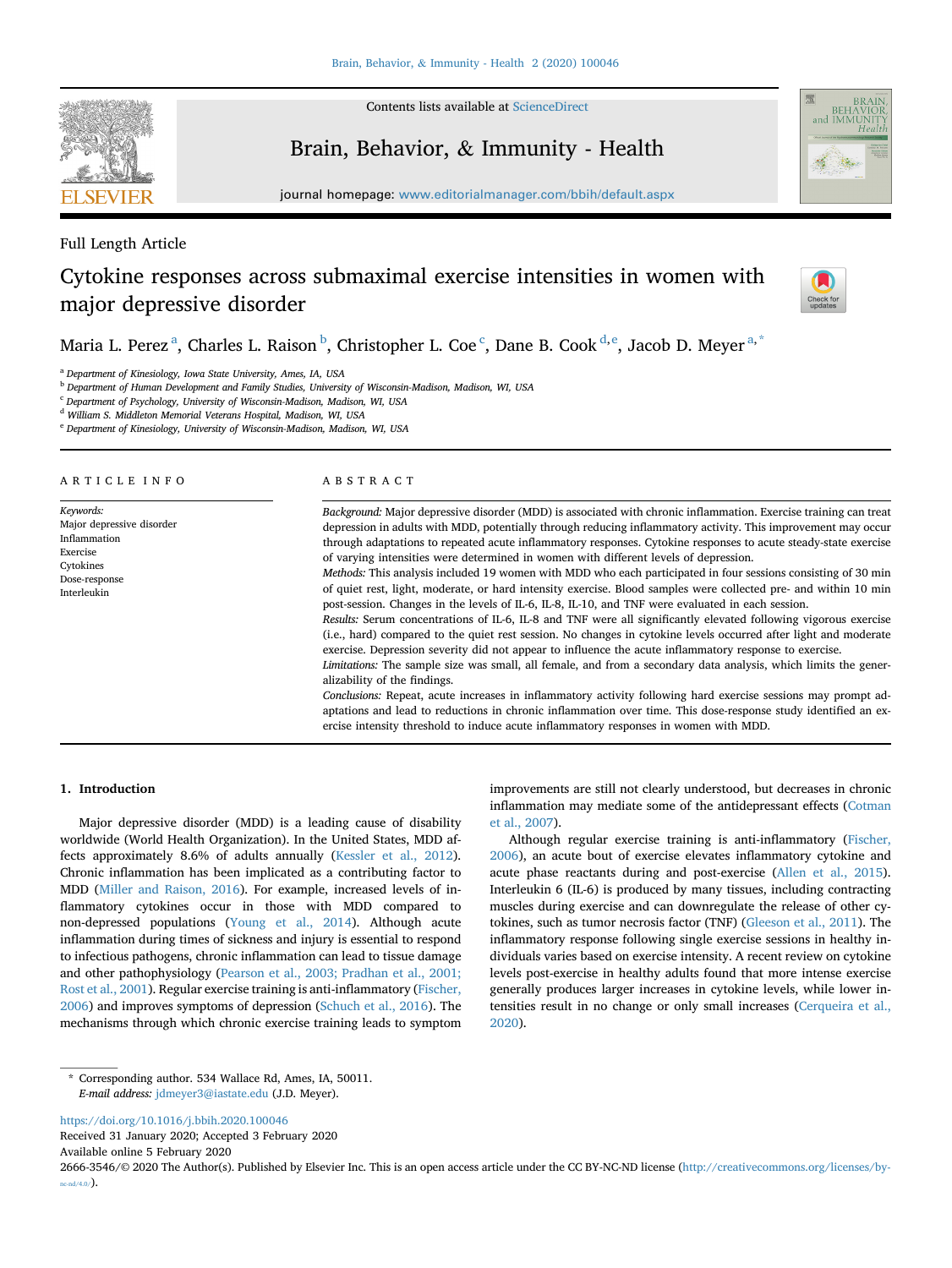In contrast to the extensive data for healthy individuals, there is not systematic research on cytokine responsiveness after exercise in adults with MDD. [Hallberg et al. \(2010\)](#page-5-7) reported increases in cytokines measured during and following a maximal exercise test, but did find cytokine increases following exercise completion in 18 adults with MDD. To our knowledge, the cytokine response to steady-state submaximal exercise of varying intensities for adults with MDD is unknown. Similarly, whether cytokine responses to exercise vary based on depression severity has not been examined. Given that there is a larger increase in IL-6 to mental stress in severe depression [\(Fagundes et al., 2013\)](#page-5-8), inflammatory responses to the physical stress of exercise could also reflect depression severity.

A better understanding of the acute effect of differing exercise intensities can help us understand more about the inflammatory hypothesis of depression. Although increased resting levels of cytokines can be found in those with MDD, it is unknown if inflammatory response to exercise is dysregulated in MDD. Moreover, adaptations to exercise may induce a change in the regulatory set points for cytokine release (i.e., hormesis), contributing to the antidepressant effects of exercise. The primary aim of this study was to examine IL-6, IL-8, IL-10 and TNF responses to acute exercise of varying intensity (light, moderate, hard/ vigorous) in women with MDD. Based on prior research in healthy controls, it was hypothesized that more intense exercise would elicit larger increases in cytokine levels. A secondary hypothesis was that depression severity would influence the inflammatory response to exercise.

## 2. Methods

The current study is a secondary analysis using archived samples from a larger experiment ([Meyer et al., 2016\)](#page-5-9). All methods were approved by the local Institutional Review Board. Written consent was obtained from all participants after the full protocol was explained.

## 2.1. Participants

Inclusion criteria for the larger study were: 1) between 20-60 years of age, 2) female, 3) nonsmoker, 4) current diagnosis for MDD, and 5) on a stable treatment regimen for 8 weeks prior to the first visit. Potential participants who were unable to exercise safely, used opioid or analgesic medications, suffered from a psychological disorder besides MDD or generalized anxiety disorder, were pregnant, or abused alcohol or other drugs, were ineligible. Twenty-four female participants with MDD were recruited initially from the University of Wisconsin-Madison community through a mass email and flyers posted on campus. Samples used in the present analysis come from participants who had banked samples available for all four conditions ( $n = 19$ ). Participants received \$100 for participation.

#### 2.2. Procedures

Participants completed four randomly ordered experimental conditions separated by at least 1 week. Exercise was performed on a cycle ergometer (Lode Corival, Lode BV, Groningen, The Netherlands). The

Borg 6–20 Rating of Perceived Exertion (RPE) scale ([Borg, 1998](#page-4-3)) was used to define exercise intensity and to monitor exertion throughout each condition. The experimental conditions consisted of 30 min of either quiet rest (control condition), light-intensity exercise (RPE of 11), moderate-intensity exercise (RPE of 13), or hard- (i.e., vigorous) intensity exercise (RPE of 15). Participants were instructed to maintain pedaling speed at 60–70 revolutions per min, with resistance adjusted by the participant as necessary to achieve and maintain each exercise intensity. The 30 min of exercise included a 5 min warm-up, 20 min of steady-state exercise, and a 5 min cool down. Heart rate (HR) was measured continuously through each condition with a Polar heart rate monitor (Polar, Kempele, Finland), with HR and RPE recorded every 5 min.

## 2.3. Measures

## 2.3.1. Depression

To assess eligibility, on the first day of testing participants were screened for current MDD based on the DSM-IV with the Mini International Neuropsychiatric Interview 6.0.0 (MINI) ([Sheehan et al., 1998](#page-5-10)) by a trained staff member, overseen by a clinical psychologist. The MINI has been previously demonstrated to be a valid instrument for diagnosing MDD with high sensitivity (94%) and specificity (79%) [\(Lecrubier et al.,](#page-5-11) [1997\)](#page-5-11). Depression severity was assessed with the Beck Depression Inventory (BDI-II), which assesses depression symptom severity for the preceding two weeks ([Beck et al., 1996](#page-4-4)).

Current mood states were assessed before exercise and 10 min postexercise with the Profile of Mood States (POMS) asking participants to rate each item with how they were feeling "right now." The POMS is a 65 item measure that assesses current mood state with individual items being added together to calculate scores for 6 separate mood states: tension, depression, anger, vigor, fatigue, and confusion, along with a total score for Total Mood Disturbance (TMD). It is commonly used to assess mood states in exercise settings ([Berger and Motl, 2000](#page-4-5)).

## 2.3.2. Inflammatory markers

Blood was collected pre- and within 10 min post-condition into serum separator vacutainers (Becton Dickinson, Franklin Lakes, NJ), allowed to clot for 15 min, and spun in a refrigerated centrifuge for 10 min at 5500 RPM. Four cytokines (IL-6, IL-8, IL-10, and TNF) were assessed at all conditions. In order to examine current resting levels of inflammation, high-sensitivity C reactive protein (CRP) was assessed for the quiet rest condition only. Serum was aliquoted into polyvials and stored in an ultracold freezer at  $-80\ ^{\circ}\textrm{C}$  until analysis. Cytokines were quantified by multi-cytokine array, and CRP was determined via a singleplex assay, using an electrochemiluminescence platform and a QuickPlex SQ 120 imager for quantification of both cytokines and CRP (Meso Scale Discovery, Rockville, MD). Each specimen was assayed in duplicate, with intra-assay coefficients of variation between 1.94 and 4.38%, and values referenced to a standard curve generated from 7 calibrators with known concentrations. The lower limit of detection was 0.1 pg/mL, with a large dynamic range up to 2,000 pg/mL. CRP is present in circulation at higher concentrations, and thus, needed to be assayed separately. After diluting sera so that CRP levels corresponded to the reference curve, values were

#### <span id="page-1-0"></span>Table 1

Average exercise and mood variables across each session. All values are presented as mean  $\pm$  SD POMS: Profile of Mood States; BDI-II: Beck Depression Inventory II, CRP: C reactive protein.

|                                    | <b>Ouiet Rest</b>                |                        | Light                           |                       | Moderate                         |                        | Hard                             |                       |
|------------------------------------|----------------------------------|------------------------|---------------------------------|-----------------------|----------------------------------|------------------------|----------------------------------|-----------------------|
| Heart rate (Beats per min)<br>RPE  | $82 \pm 12$<br>$6.1 \pm 0.08$    |                        | $111 \pm 18$<br>$10.9 \pm 0.04$ |                       | $126 \pm 20$<br>$13.06 \pm 0.04$ |                        | $148 \pm 24$<br>$15.04 \pm 0.04$ |                       |
| <b>BDI-II Score</b><br>CRP (mg/dL) | $23.9 \pm 8.6$<br>$7.1 \pm 6.76$ |                        | $21.1 \pm 7.4$<br>N/A           |                       | $23.8 \pm 8.9$<br>N/A            |                        | $21.3 \pm 10$<br>N/A             |                       |
| <b>POMS Depression</b>             | Pre<br>$18.4 \pm 11.9$           | Post<br>$12.6 \pm 8.5$ | Pre<br>$15.4 \pm 18.6$          | Post<br>$8.7 \pm 6.9$ | Pre<br>$17.1 \pm 11.9$           | Post<br>$10.0 \pm 8.1$ | Pre<br>$13.3 \pm 11.1$           | Post<br>$7.5 \pm 8.3$ |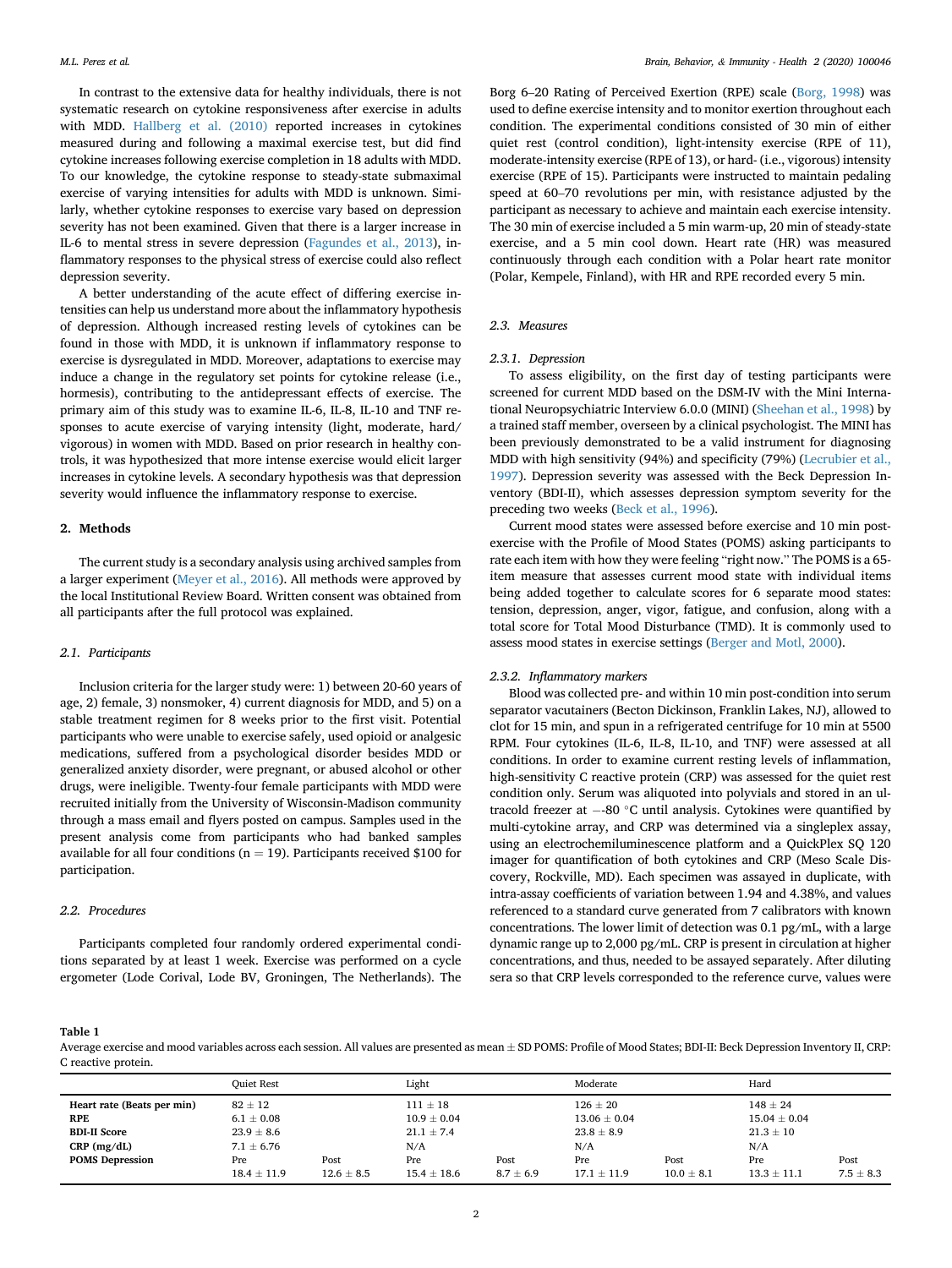<span id="page-2-0"></span>

Fig. 1. Mean (±SE) serum cytokine levels pre- and post-exercise for interleukin 6 (IL-6) (A), tumor necrosis factor (TNF) (B), interleukin 8 (IL-8) (C), and interleukin 10 (IL-10) (D). \* denotes significantly different compared to quiet rest ( $p < 0.05$ ).

converted to mg/L units to be consistent with the clinical literature, and calculated down to 0.1 mg/L.

#### 2.3.3. Analyses

A natural log transformation was applied to normalize the distribution of cytokine values. Greenhouse-Geisser corrections were applied if the data distribution violated the assumption of sphericity. Heart rate and BDI-II at baseline were assessed with a repeated measures ANOVA to examine differences across the four conditions. Mood responses to exercise were examined with a 2  $\times$  4 repeated measures ANOVA with the POMS depression subscale as the dependent variable. Inflammatory measures across time and condition were compared with a 2 level (pre, post) x 4 condition (quiet rest, light, moderate, hard) repeated measures ANOVA. In addition, for each cytokine, planned pairwise comparisons evaluated the difference from pre to post for each exercise intensity compared to quiet rest. Only when significant changes for a cytokine were found for a session compared to quiet rest, exploratory post hoc Pearson's tests were performed to determine if the increments were associated with changes in the POMS depression score. The mean BDI-II score for each particpant across all four sessions was used to examine the effect of depression severity on cytokine responses. Four repeated measures ANCOVAs were performed with the addition of mean BDI-II as a covariate for each cytokine.

#### 3. Results

Nineteen female participants with a mean age of  $39 \pm 14$  years and mean body mass index of 30.2  $\pm$  8 kg/m $^2$  were included in this analysis. Elevated inflammation was found in our sample, indicated by mean resting levels of CRP greater than 3 mg/dL [\(Table 1](#page-1-0)). Repeated measures ANOVA confirmed that mean heart rate ( $p < 0.001$ ;  $F_{1.78, 32.1} = 77$ ) and RPE ( $p < 0.001$ ;  $F_{1.53, 27.41} = 4522$ ) were significantly different between conditions ([Table 1](#page-1-0)). Mean BDI-II score on the day of each of the four

conditions was  $22.5 \pm 7.3$  with no significant difference in BDI-II scores across test days. POMS depression subscores were significantly different across sessions ( $p = 0.03$ ;  $F_{3,54} = 3.03$ ) and changed from pre-to-post session ( $p < 0.001$ ;  $F_{3,18} = 33.7$ ). However, the ANOVA results did not indicate a significant interaction between time and condition ( $p = 0.90$ :  $F_{3,54} = 0.194$ .

There was a significant interaction between Time and Exercise con-dition for IL-6 (p = 0.001; F<sub>3,54</sub> = 6.38) ([Fig. 1A](#page-2-0)) and TNF levels (p < 0.001;  $F_{2.04,36.7} = 7.66$ ) ([Fig. 1](#page-2-0)B). Planned comparisons indicated the increment from pre-to post-session was significantly different between hard exercise and quiet rest for IL-6 ( $p = 0.025$ ;  $F_{1,18} = 5.95$ ) and TNF ( $p$  $= 0.021$ ; F<sub>1,18</sub>  $= 6.37$ ). While the Time by Condition interaction was not significant for IL-8 ( $p > 0.05$ ), the difference between pre- and postsession for just hard exercise did differ significantly in a pairwise comparision with quiet rest ( $p = 0.04$ ;  $F_{1,18} = 4.5$ ) [\(Fig. 1](#page-2-0)C). For IL-10, there was a significant effect of Time from pre-to-post session ( $p = 0.002$ ;  $F_{1,18}$  $=$  12.49) but it was not different across exercise intensities (p  $>$  0.05) ([Fig. 1](#page-2-0)D). No significant associations were found for changes in depressive mood and the magnitude of the cytokine responses after hard exercise for IL-6 (r = -.22; p = 0.36), TNF (r = 0.008; p = 0.97), and IL-8 (r  $= -0.05$ ;  $p = 0.83$ ) ([Fig. 2](#page-3-0)). The ANCOVA models did not indicate a significant effect of depression severity for any cytokine response (p > 0.05 for the effect of BDI-II in each model).

#### 4. Discussion

The main finding was that serum levels of IL-6, TNF, and IL-8 increased significantly following 30 min of steady-state hard-intensity exercise compared to quiet rest in women with MDD. Light or moderateintensity exercise did not induce an increase in cytokine levels. Serum IL-10 differed from the other 3 cytokines and did not increase, even to the hard exercise, and when considered across all exercise conditions, tended to be lower at the end of the session. Because chronic exercise training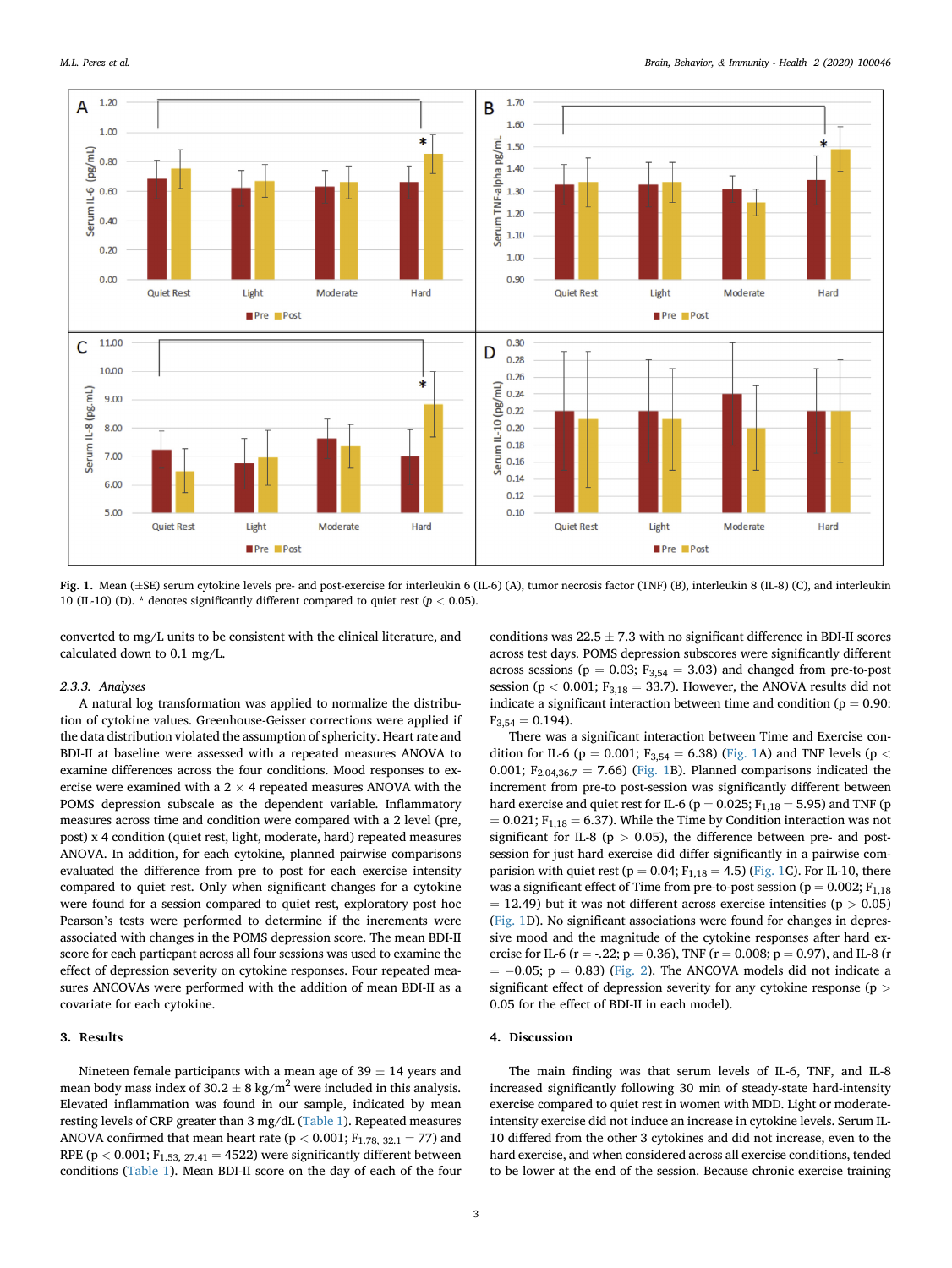<span id="page-3-0"></span>

Fig. 2. Associations and lines of best fit for changes in POMS score and interleukin 6 (A), tumor necrosis factor (B), and interleukin 8 (C) from pre-to-post session.

results in a reduction in inflammatory physiology in healthy individuals ([Fischer, 2006](#page-5-4)) as well as decrease in symptoms of depression ([Schuch](#page-5-5) [et al., 2016](#page-5-5)), it is important to further explore how different intensities of acute exercise alter inflammatory responses. Increases in specific inflammatory proteins at submaximal, yet hard, exercise may contribute to a shift in the regulatory set points for basal levels of cytokines over time, similar to the way that regular exercise training can result in a lowering of resting heart rate and blood pressure, as well as better glucoregulation. It is also known that weight loss in obese individuals will lead to a reduction in both CRP and IL-6 levels [\(Bastard et al., 2000\)](#page-4-6), which would also be likely to occur with training and regular exercise.

The anti-inflammatory effect of exercise has been studied previously in healthy men by [Starkie et al. \(2003\).](#page-5-12) Participants underwent three conditions: quiet rest, exercise, and an IL-6 infusion. Tumor necrosis factor and IL-6 were measured at baseline and after endotoxin (i.e., lipopolysaccharide) administration to initiate an inflammatory response (assessed by TNF levels). When comparing the three conditions, increased levels of IL-6 following both infusion and during exercise were found compared to quiet rest. The TNF response to the endotoxin was significantly decreased during both exercise and IL-6 administration when compared to levels during quiet rest. The results indicate that the IL-6 response to acute exercise-induced IL-6 may also serve to feedback and lower the extent of the TNF response to exercise. This demonstrates an anti-inflammatory effect of acute increases in IL-6 due to exercise. However, high resting levels of IL-6 are indicative of chronic inflammation [\(Gabay, 2006\)](#page-5-13). With regard to its role in MDD, following 12 weeks of exercise training in 116 participants, [Lavebratt et al. \(2017\)](#page-5-14) found a positive association between changes in basal levels of IL-6 and changes

in depression symptom severity; those with the largest decreases in resting IL-6 had the most improvement in depression symptoms. Overall, IL-6-induced changes by exercise may be relevant in the antidepressnt effect of exercise.

Previous research on acute exercise has generally found that increases in TNF are induced by maximal and exhaustive exercise. For example, TNF increased following maximal exercise in healthy men and women ([Steinberg et al., 2007\)](#page-5-15), following marathon running in healthy men ([Ostrowski et al., 1998](#page-5-16)), and following incremental maximal exercise in MDD ([Hallberg et al., 2010\)](#page-5-7). These increments are distinct from TNF responses following exercise at submaximal intensities such as 30 min of running in healthy men (75% of  $VO<sub>2</sub>max$ ; [Landers-Ramos et al., 2014\)](#page-5-17) and 1 h of cycling in healthy men (75% of VO<sub>2</sub>max; [Ullum et al., 1994\)](#page-5-18), which found no increases. Our findings did not replicate this conclusion in women with MDD, as we found an increase in TNF during the submaximal condition of hard exercise. Because IL-6 increase during sustained exercise may inhibit the release of TNF [\(Petersen and Pedersen,](#page-5-19) [2005;](#page-5-19) [Starkie et al., 2003](#page-5-12)), it is possible that the timing of the blood collection is critically important for observing a change in TNF levels. It is also possible that the reciprocal relationship between IL-6 and TNF becomes dysregulated in individuals with MDD. The differential cytokine responses to submaximal exercise and intense exercise of varying lengths provides a unique opportunity for investigating these cytokine feedback relationships in both healthy and depressed participants.

The levels of IL-8 also increased after hard exercise as compared to quiet rest. Previous research has found increased IL-8 following maximal exercise [\(Hallberg et al., 2010](#page-5-7)) and exhaustive exercise such as marathon-running ([Ostrowski et al., 2001\)](#page-5-20). IL-8 can derive from different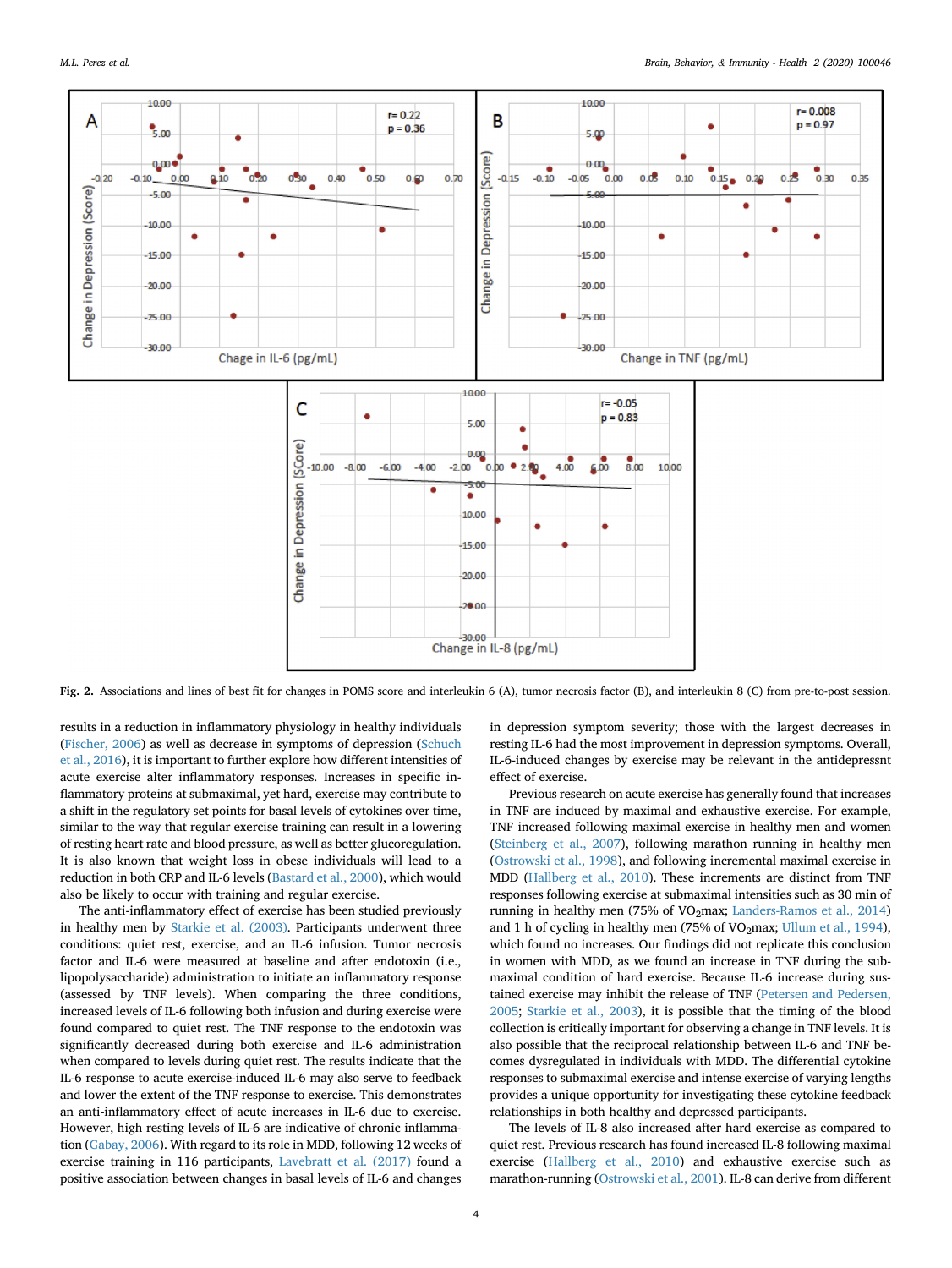tissue sources than the other measured cytokines, such as the epithelial cells of the skin, and it is a potent stimulator of neutrophil function. Angiogenesis is also promoted by IL-8 [\(Li et al., 2003\)](#page-5-21) and it is believed that angiogenesis may be a contributing factor to how exercise training can improve mental health [\(Deslandes et al., 2009\)](#page-4-7). However, in the context of increased IL-6 and TNF levels, the rise in IL-8, would more likely be a component of an integrated inflammatory response to exercise, albeit of a lower magnitude that would be observed following a bacterial infection or tissue damage.

A recent review examined cytokine changes following acute exercise in healthy men and women ([Cerqueira et al., 2020](#page-4-2)). In general, larger increases were observed for higher intensity and longer duration exercise. The most consistent results were found for IL-6, where majority of the studies reported increases following moderate- and vigorous-intensity exercise. For TNF, increases were found only for exercise of more than 1 h. For IL-10, increases were found only following exercise of vigorous intensity. The conclusions about hard exercise and IL-6 are similar to our results in women with MDD. However, we did not observe an increase in IL-6 after moderate exercise, and we found an increase in TNF, even with only 30-min of more strenuous exercise. This evidence suggests possible differences in the cytokine response to exercise in women with MDD as compared to healthy population.

A secondary finding of the present study was that there wasn't a differential effect of depression severity on the cytokine response to exercise. This result appears to differ from research showing that the inflammatory responses to cognitive demands are may be influenced by the severity of depression. For example, [Fagundes et al. \(2013\)](#page-5-8) reported larger IL-6 responses for adults with more symptoms of depression compared to those with fewer symptoms during and following mental arithmetic and public speaking tasks. In addition, [Lavebratt et al. \(2017\)](#page-5-14) found that participants with the most severe depressive symptoms at baseline had the largest decreases in IL-6 following 12 weeks of exercise training. Future research will have to determine if the more sustained changes over time are directly related to the acute increments that occur to single bouts of exercise when they are repeated during training.

Although significant changes in cytokines were not found following moderate- and light-intensity exercise, there were similar improvements in mood states following all conditions in this study. The improvements in depressive symptoms for this subsample of 19 participants was comparable to the results from the full sample ( $n = 24$ ) [\(Meyer et al., 2016\)](#page-5-9). This conclusion is in agreement with previous research on individuals with MDD ([Bartholomew et al., 2005](#page-4-8)). However, the mood improvement was not directly associated with the extent of the cytokine responses, even after the hard exercise condition. It suggests that changes in inflammatory physiology are not the direct mediator of exercise-induced improvement in mood in the same manner as has been described for endogenous opiate hormones. It is more likely that a combination of factors, including psychological processes, such as perceived control and distraction ([Simons et al., 1985;](#page-5-22) [Daley, 2002\)](#page-4-9), and increases in neurotransmitters (e.g., serotonin and dopamine) [\(Stahl, 2000](#page-5-23)) and endocannabinoids [\(Meyer et al., 2019](#page-5-24)) play a more important role.

Notwithstanding the important finding that more intense exercise can increase circulating levels of cytokines, several limitations should be acknowledged. The number of participants was small, which may have limited our ability to discern a significant association with the severity of depressive symptoms. In addition, the magnitude of the cytokine increments was relatively modest, but that may reflect the electrochemiluminescence assay platform used to quantify the cytokines, because it typically yields lower values than other assay systems. Here, it was also important that the experimental design was carefully controlled to always include a baseline level during the pre-condition on every exercise test day, and that all results were compared to a control condition of quiet rest. It should also be acknowledged that the effects were examined only in women. However, this decision was based on the more limited amount of research on inflammatory responses to exercise in women, which is particularly relevant to MDD, given the gender differences in the prevalence of depression ([Kessler, 2003\)](#page-5-25).

#### 5. Conclusion

In conclusion, 30 min of hard exercise resulted in increases in serum IL-6, TNF, and IL-8 levels in women with MDD, while light and moderate exercise conditions did not. When considered in the context of other known changes in physiology during sustained exercise training, the acute increases in inflammatory activity may serve to prompt counterregulatory adaptations over time that may lead to decreases in resting inflammatory activity. That interpretation would be in keeping with the extensive research on how improvements in cardiovascular function and glucoregulation occur over the course of regulatory training. However, we were not able to demonstrate that the changes in cytokine levels were directly related to depressive symptoms, either with respect to severity across individuals or with respect to the improvement in mood from preto-post session. Future research on exercise interventions in depressed individuals may be able to interrogate this question more specifically by taking advantage of the finding that the cytokine response to hardintensity exercise differed from the response to light and moderate exercise.

### Funding sources

This study was funded in part, by the Virginia Horne Henry Gift Fund, the University of Wisconsin-Madison Graduate School, the Wisconsin Center for Education Research, and start-up funding at Iowa State University (Meyer).

#### Declaration of competing interest

Dr. Raison reports the following relationships in the previous six months: consultant for Usona Institute, Sage Pharmaceuticals and Emory Healthcare.

## Acknowledgements

The authors would like to thank Lauren Shlapman, Hannah Feinstein, Shawn Tipple, Matthew Patton, Caroline Wickler, and Rachel Prince for their assistance in data collection and processing.

## <span id="page-4-1"></span>References

- <span id="page-4-8"></span>Allen, J., Sun, Y., Woods, J.A., 2015. In: Bouchard, C. (Ed.), (Vol. 135,. Academic Press, pp. 337–354. [https://doi.org/10.1016/bs.pmbts.2015.07.003.](https://doi.org/10.1016/bs.pmbts.2015.07.003)
- Bartholomew, J.B., Morrison, D.M., Ciccolo, J.T., 2005. Effects of acute exercise on mood and well-being in patients with major depressive disorder. Med. Sci. Sports Exerc. 37 (12), 2032–2037. <https://doi.org/10.1249/01.mss.0000178101.78322.dd>.
- <span id="page-4-6"></span>Bastard, J.-P., Jardel, C., Bruckert, E., Blondy, P., Capeau, J., Laville, M., Vidal, H., Hainque, B., 2000. Elevated levels of interleukin 6 are reduced in serum and subcutaneous adipose tissue of obese women after weight loss. J. Clin. Endocrinol. Metabol. 85 (9), 3338–3342. <https://doi.org/10.1210/jcem.85.9.6839>.
- <span id="page-4-4"></span>Beck, A.T., Steer, R.A., Ball, R., Ranieri, W.F., 1996. Comparison of Beck depression inventories-IA and-II in psychiatric outpatients. J. Pers. Assess. 67 (3), 588–597. [https://doi.org/10.1207/s15327752jpa6703\\_13](https://doi.org/10.1207/s15327752jpa6703_13).
- <span id="page-4-5"></span>Berger, B.G., Motl, R.W., 2000. Exercise and mood: a selective review and synthesis of research employing the profile of mood states. J. Appl. Sport Psychol. 12 (1), 69–92. [https://doi.org/10.1080/10413200008404214.](https://doi.org/10.1080/10413200008404214)
- <span id="page-4-3"></span><span id="page-4-2"></span>Borg, G., 1998. Borg'[s perceived exertion and pain scales. Hum. Kinet. 104.](http://refhub.elsevier.com/S2666-3546(20)30011-9/sref5)
- Cerqueira, E., Marinho, D.A., Neiva, H.P., Lourenço, O., 2020. In flammatory effects of high and moderate intensity exercise—a systematic review. Front. Physiol. 10 [https://doi.org/10.3389/fphys.2019.01550.](https://doi.org/10.3389/fphys.2019.01550)
- <span id="page-4-0"></span>Cotman, C.W., Berchtold, N.C., Christie, L.-A., 2007. Exercise builds brain health: key roles of growth factor cascades and inflammation. Trends Neurosci. 30 (9), 464–472. <https://doi.org/10.1016/j.tins.2007.06.011>.
- <span id="page-4-9"></span>Daley, A.J., 2002. Exercise therapy and mental health in clinical populations: is exercise therapy a worthwhile intervention? Adv. Psychiatr. Treat. 8 (4), 262–270. [https://](https://doi.org/10.1192/apt.8.4.262) [doi.org/10.1192/apt.8.4.262.](https://doi.org/10.1192/apt.8.4.262)
- <span id="page-4-7"></span>Deslandes, A., Moraes, H., Ferreira, C., Veiga, H., Silveira, H., Mouta, R., Pompeu, F.A.M.S., Coutinho, E.S.F., Laks, J., 2009. Exercise and mental health: many reasons to move. Neuropsychobiology 59 (4), 191–198. [https://doi.org/10.1159/](https://doi.org/10.1159/000223730) [000223730.](https://doi.org/10.1159/000223730)